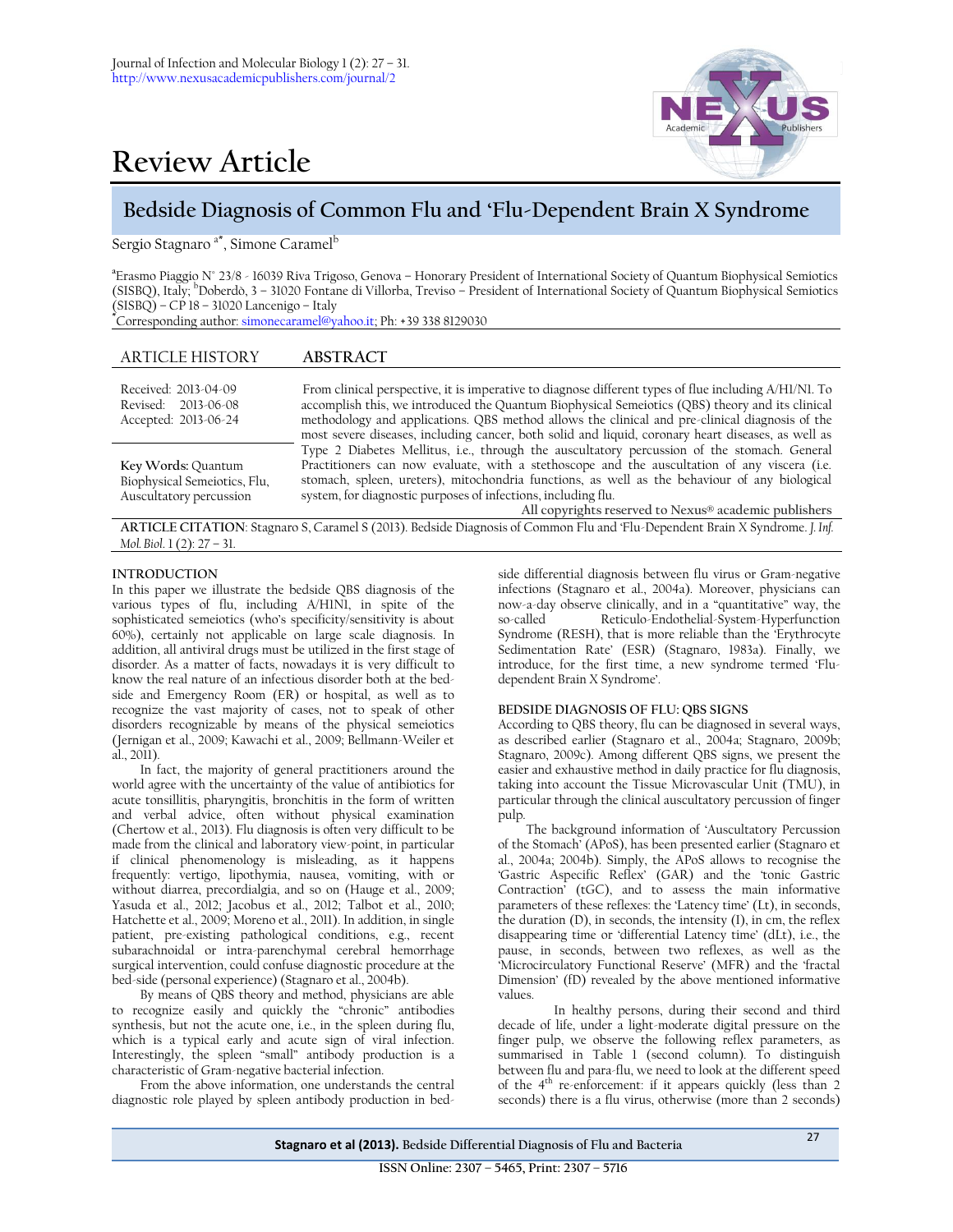

this is a sign of para-flu viruses. In other words, bed-side differential diagnosis between flu- and para-flu infection is possible and rapid, because it depends on the necessary time for the occurrence of the 4<sup>th</sup> re-enforcement.

We can define QBS diagrams as geometrical designs of the patric values of  $GAD$  resumed in Table 1, and its

subsequent enhancements, brought about by digital pressure upon TMU of finger-pulp, femoral vein at groin, superficial lymphatic vessels, e.g., at the level of internal surface of arm, and finally of an artery, e.g., brachial artery.

| parametric values of GAR resumed in Taple I, and its |                     |                               |                             |  |  |  |  |  |
|------------------------------------------------------|---------------------|-------------------------------|-----------------------------|--|--|--|--|--|
| Parameters                                           | Health              | Viral flu                     |                             |  |  |  |  |  |
| Lt of $1^{\rm st}$ GAR                               | = 6 seconds         | $\leq$ 5 s (Bartolo's Sign)   | $\leq$ 5 s (Bartolo's Sign) |  |  |  |  |  |
| I of $Ist GAR$ (A phase)                             | $\leq$ 1 cm         | $\geq$ 1 cm                   | $\geq$ 1 cm                 |  |  |  |  |  |
| D of $1st GAR$ (A phase)                             | = 6 seconds         | $\leq 6$ seconds              | $\leq 6$ seconds            |  |  |  |  |  |
| dLt of $2^{nd}$ GAR                                  | = 3 seconds         | $\leq$ 3 seconds              | $\leq$ 3 seconds            |  |  |  |  |  |
| $\overline{I}$ of $2^{\text{nd}}$ GAR (B phase)      | $\leq 1.5$ cm       | $\geq 1.5$ cm                 | $\geq 6$ cm (intense B)     |  |  |  |  |  |
| D of $2^{nd}$ GAR (B phase)                          | = 6 seconds         | $\leq 6$ seconds              | $\leq 6$ seconds            |  |  |  |  |  |
| dLt of $3^{rd}$ GAR                                  | = 2 seconds         | $\leq 6$ seconds              | $\leq 6$ seconds            |  |  |  |  |  |
| I of $3^{\text{rd}}$ GAR (C phase)                   | $\leq$ 3 cm         | $\geq$ 3 cm                   | $\geq$ 3 cm                 |  |  |  |  |  |
| $\overline{D}$ of $3^{rd}$ GAR (C phase)             | = 6 seconds         | $\leq 6$ seconds              | $\leq 6$ seconds            |  |  |  |  |  |
| $dI$ t of $4th GAR$                                  | $= 2$ seconds       | $\leq$ 2 seconds              | $\leq$ 2 seconds            |  |  |  |  |  |
|                                                      |                     | [if $\geq 2$ sec. para-virus] |                             |  |  |  |  |  |
| $I \circ f$ <sup>Th</sup> GAR (D phase)              | ≤ 4.5 cm (max. 5.5) | $\geq 6$ cm (intense D)       | $\geq 4.5$ cm               |  |  |  |  |  |
| $D$ of $4th$ GAR (D phase)                           | $= 6$ seconds       | $\leq 6$ seconds              | $\leq 6$ seconds            |  |  |  |  |  |
|                                                      | Totally-30 seconds  | Totally < 20 seconds          | Totally < 20 seconds        |  |  |  |  |  |
|                                                      |                     | (left verticalization)        | (left verticalization)      |  |  |  |  |  |

Table 1: Finger pulp - Microvascular Unit (TMU) parametric values of GAR

Physicians carry out a diagram by trans-locating these parameters values on a Cartesian axes system (Figure 1). The intensity (I) of GAR, in cm, is evidenced on the ordinate (Y) axes, while the 'Latency time' (Lt) of GAR as well as its reenforcements and their duration (D), in seconds, are reported in the abscissa (X) axes. Figure 1 shows the GAR behaviour during digital "mean-intense" pressure applied on a finger-pulp of an individual lying down in supine position, involved by flu: Lt of  $1<sup>st</sup>$  reflex is shorter than the physiological one: positive Bartolo's sign (Lt is 4-5 seconds instead of 6 seconds in physiological condition); the  $4<sup>th</sup>$  reflex appears very intense,

indicating characteristically a flu episode, starting from initial symptomless stage. Figure 1 does not show the tonic Gastric Contraction (tGC) after the end of phase 4, followed by a final, small GAR (Z wave), caused by interruption of the pressure on finger-pulp, i.e., the stomach return to its initial size in 2-3 seconds revealing the Oxygen Recovery Time (ORT). On the contrary, always in case of positive Bartolo's sign, an intense B phase reveals a bacteria's infection. Summarizing, the most informative parameters are an intense D phase in case of flu and an intense B phase in presence of bacteria.



#### **THE 'RETHICULO-ENDOTHELIAL-SYSTEM-HYPERFUNCTION'** SYNDROME

The diagram of finger-pulp TMU (Figure 1) is reliable for a correct flu diagnosis. Other numerous QBS signs, sensitive and specific, allow physicians to definitively diagnose this viral disorder as follows. Bartolo's sign is related to the 'Rethiculo-Endothelial-System-Hyperfunction' (RESH) syndrome (Stagnaro, 1983a, 2004a) which parallels 'Erythrocyte Sedimentation Rate' (ESR) and 'Proteins Electrophoresis', but it is "more" sensitive and specific than both. In health, a mean intense digital pressure above the sternum midline or iliac crest

or skin projection of the spleen brings about a GAR after a latency time (Lt) of 10 seconds as well as a caecal reflex and the spleen decongestion. In practice, physicians evoke just the "vagal" GAR, taking in due account that there are three different types (of varying entity) of RESH, useful both for diagnosis and therapeutical monitoring (Table 2):

A) Complete RESH: sternum, iliac crest and spleen are GAR trigger points; it occurs characteristically in positive-Gram infections, where Lt decreases to 6 seconds as in nephropathy and in common flu (including parotitis) and malignant cancers

**Stagnaro et al (2013). Bedside Differential Diagnosis of Flu and Bacteria** <sup>28</sup>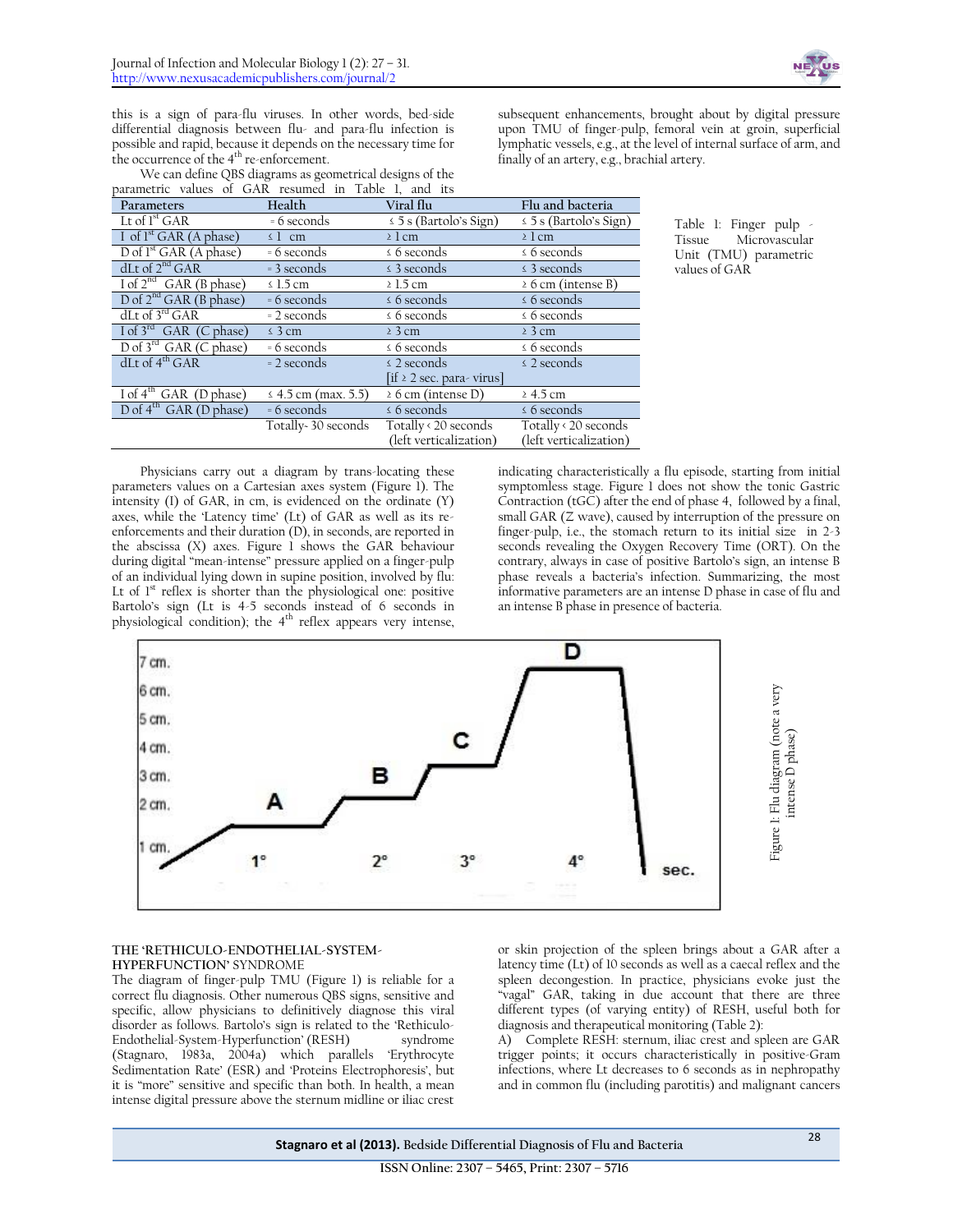

(where Lt can decrease even to 3 seconds, and minimal values are observed in overt cancer).

B) Intermediate RESH: spleen is the trigger point of the syndrome, but its stimulation provokes a remarkably lower GAR comparing it with those observed stimulating sternum and iliac crest. This is present in Gram-negative infections as in *Neisseria meningitidis, Haemophilus influenzae, Escherichia coli* and *Helicobacter pylorii infections*.

C) Incomplete RESH: spleen is not the trigger point of the syndrome. It needs to stimulate just sternum and iliac crest. This is typical of viral flu.

We underscore here the possibility of easily and quickly recognizing the 'chronic' antibodies synthesis in the spleen

during flu, as well as the spleen "small" antibody production, in case of Gram-negative bacteria (*Escherichia* coli, *Helycobacter pylorii*, Clamidya, etc.), which play a pivotal role in bed-side diagnosis of virus or Gram-negative infections. As a matter of facts, in case of flu- and para-flu-viruses, the spleen antibody synthesis is not increased, as it happens in the sternal marrow, so that Lt of spleen-GAR is physiological, namely 10 seconds. As far as differential diagnosis between Gram + and Graminfections is considered, only in the first disorders both spleenand sternal GAR show the same intensity. Typically, in Gramnegative infections (e.g., due to Escherichia coli) Spleen-GAR is significantly lower.

Table 2: RESH - Gastric Aspecific Reflex (RESH - GAR) mean intense digital pressure above the sternum midline or iliac crest or spleen projection of the spleen– (RESH trigger points)

| Latency time<br>$(Lt)$ in | <b>RESH</b> (hyperfunction<br>syndrome of lattice | Trigger points                          | Restano<br>Manouvre*         | Diagnosis                                                                                                                   |
|---------------------------|---------------------------------------------------|-----------------------------------------|------------------------------|-----------------------------------------------------------------------------------------------------------------------------|
| seconds                   | endothelial system)                               |                                         |                              |                                                                                                                             |
| $1t = 10$                 | Spleen decongestion                               | Sternum Iliac<br>crest Spleen           | Lt = $9$ seconds             | Health                                                                                                                      |
| $Lt \cdot 10 \, [Lt = 3]$ | Complete RESH                                     | Sternum Iliac                           | $It \le 9$ seconds           | Infection by GRAM-positive (i.e. mumps)                                                                                     |
|                           |                                                   | crest Spleen                            |                              | [Overt cancer]                                                                                                              |
| It < 10                   | Intermediate RESH                                 | Sternum Iliac<br>crest Spleen<br>(less) | $Lt \triangleleft 9$ seconds | Infection by GRAM-negative (Neisseria<br>meningitidis, Haemophilus influenzae,<br>Escherichia coli and Helicobacter pylori) |
| It < 10                   | Incomplete RESH                                   | Sternum Iliac<br>crest                  | $It \leq 9$ seconds          | Flu viruses (i.e., virus infection)                                                                                         |

Lt = Latency time; RESH = 'Rethicolo-Endothelial-System-Hyperfunction' \* Apnea test for 5 seconds + Boxer test; Pre-clinical stress test

In case of incomplete RESH the spleen is not a trigger-point. Physiologically, it produces antibodies but it does not augment the anti-body synthesis. For the spleen the flu viruses is not an alarm case (it runs physiologically, because there is a hierarchy of psycho-neural-endocrine immune (PNEI) system response). On the other hand, in case of childhood viruses, the spleen reacts intensively as significant trigger-point.

Other QBS reflexes are useful in the daily practice as the bio-entanglement signs (http://www.sisbq.org/lecostituzioni-sbq.html). In short, an intense digital pressure above the sternum midline or iliac crest brings about a simultaneous GAR in case of flu or para-flu viruses. The same manouvre, applied upon the skin projection of spleen does not

provoke a simultaneous GAR, for the above-mentioned reasons confirming the diagnosis of incomplete RESH.

In case of bacterial infection, Domenichini's sign (Stagnaro, 2004a) is useful to distinguish between Gramnegative and Gram-positive. During lung auscultatory percussion and 'Apnea Test' in healthy persons the minimal value of vertical diameter of ilo-pulmonary bronco-vasal trunk lasts for exactly 3.5 sec. (reflex duration), in case of viral flu for 7.5 s, in case of Gram-positive for 4.5 s, in case of Gram-negative for 5.5 s. Summarizing, through the QBS clinical method above mentioned, a differential diagnosis of flu viruses and bacteria infection (Table 3) is practically possible, bed-side, just using the stethoscope, through several QBS signs, confirming and consistent each others, as resumed in Table 3.

Table 3: Flu virus and bacterial infection: differential diagnosis

| <b>FLU VIRUS</b>                                      | <b>BACTERIA INFECTION</b>                              |                                                          |                 |          |  |
|-------------------------------------------------------|--------------------------------------------------------|----------------------------------------------------------|-----------------|----------|--|
| TMU diagram (finger pulp trigger point): VERY INTENSE |                                                        | TMU diagram (finger pulp trigger point): INTENSE B PHASE |                 |          |  |
| D PHASE<br><b>GRAM-NEGATIVE</b>                       |                                                        | <b>GRAM-POSITIVE</b>                                     |                 |          |  |
| RESH SYNDROME: INCOMPLETE                             | <b>RESH</b>                                            | SYNDROMF                                                 | <b>RESH</b>     | SYNDROMF |  |
|                                                       | <b>INTERMEDIATE</b>                                    |                                                          | <b>COMPLETE</b> |          |  |
| DOMENICHINI'S SIGN: D = 7.5 sec.                      | DOMENICHINI'S SIGN: $D = 55$ DOMENICHINI'S SIGN: $D =$ |                                                          |                 |          |  |
|                                                       | sec.                                                   |                                                          | $4.5.$ sec.     |          |  |

D = duration in seconds

Clinical evidences show that every *diagram phase* (Figure 1) is strictly correlated with both function and structure of welldefined parts of different macro- and micro-vascular systems, and their relations, in which some modifications occur during local or systemic morbid processes as studied by Clinical Microangiology (Stagnaro 1985, 1986a, 1986b). Reflex geometric representations (TMU diagrams) are useful "diagnostic" tools in origin, i.e., the trained physician can recognize flu viruses (Figure 1) many hours before the occurrence of well-known clinical signs (really not always present in the classic form), as

well as of numerous other QBS signs, when the physician looks for them in a patient at rest (basal values), i.e., without sensitization manoeuvres or dynamic tests. Moreover, when pathological processes are *apparently* finished, in finger-pulp TMU the typical sign of intense fourth phase persists for about a week, allowing the physician to recognize the former disorder's nature, even if erroneously considered, both in emergency room and in hospital as well as in the day-to-day practice (large variety of personal cases). As a matter of fact, all physicians have faced a "patient", apparently not involved by

**Stagnaro et al (2013). Bedside Differential Diagnosis of Flu and Bacteria** <sup>29</sup>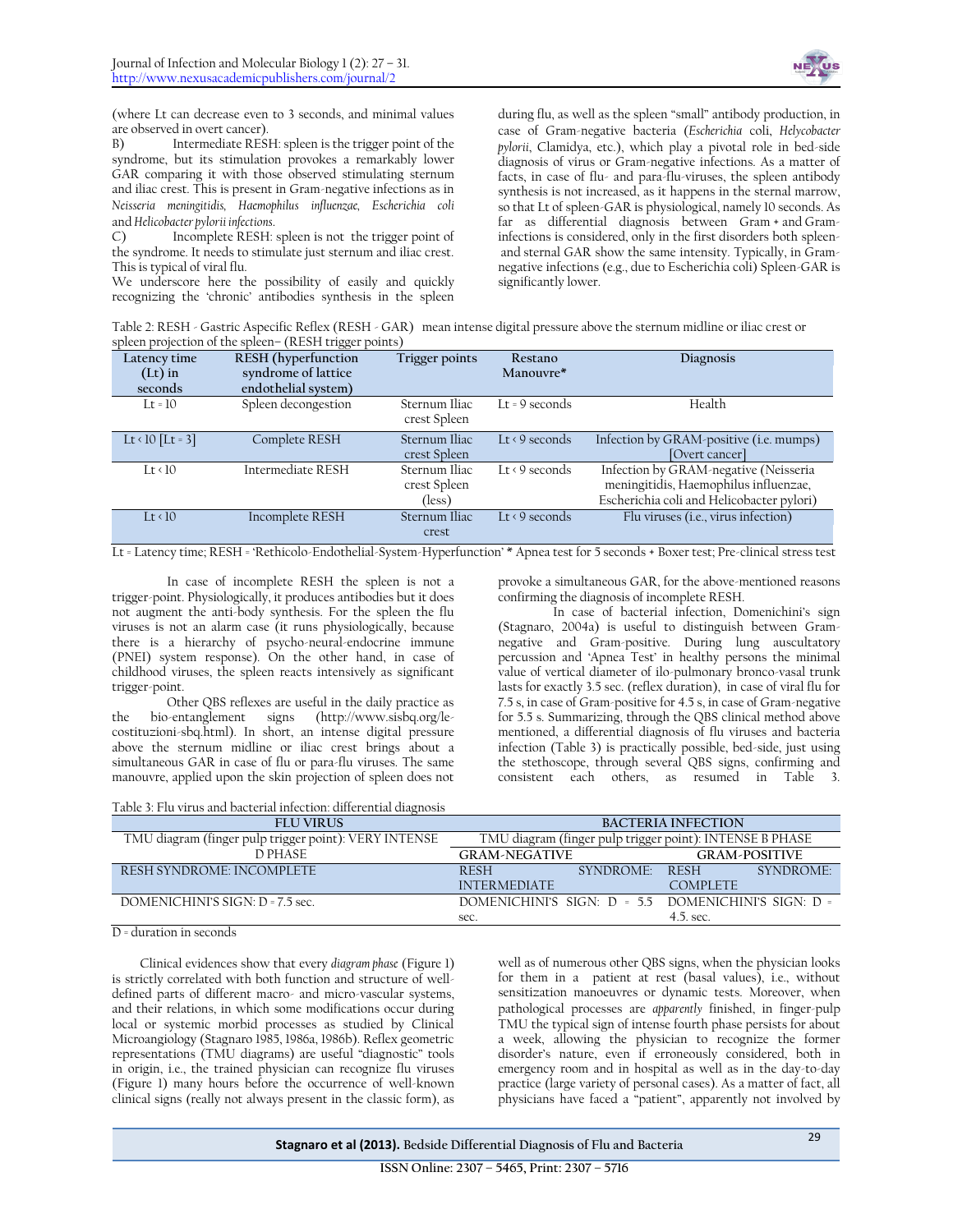whatever disease, who after some hours began to sneeze, vomit, present with cephalalgia, vertigo and diarrea, finally diagnosed as *flu.* The knowledge of *flu* diagram and/or the performance of sensitization manoeuvres of QBS signs allow to avoid such disappointing episodes, although they by themselves are not cause of a patient's additional injury.

Regarding the differential diagnosis between seasonal flu virus and A/H1N1 a central role is played by the parametric values of BALT- gastric aspecific reflex (GAR), informing about antibody synthesis (Stagnaro, 2009d). In seasonal flu, starting from the contagious, as well as immediately after vaccine injection, Latency time lowers to 4-5 seconds (basal value Lt is 6 seconds) and reflex intensity is 3 cm (basal physiological value is 2 seconds), followed by the characteristic 'tonic Gastric Contraction' (tGC). On the contrary, in case of swine flu, latency time is lowest, 2-3 s, while reflex intensity is highest, i.e., 5 cm. In addition, even when gastro-entero-colitis is absent, antibody synthesis in the liver and intestinal lymph-nodules parallels that of BALT.

Summarizing, from these particular "diagnostic" aspects of TMU diagrams, experimental and clinical evidences allow us to state that their routine use during physical examination will provide certainly to doctors a very large amount of information, so that they will be able to direct the successive diagnostic process and to study deeply all diseased biological systems, even in individuals symptomless and apparently healthy. Beside the diagnostic aspect, there is the clinical research, facilitated by the different diagrams, unavoidable in bed-side detecting hemorrheological, vasomotor, biochemical-metabolic and chemical modifications under different situations, physiological as well as during various tests, static and dynamic "clinical" evaluation. Finally, there is the contribution given by the use of various diagrams to therapeutic monitoring, performed at the bed-side in an objective way.

#### **The QBS 'Flu-dependent Brain X Syndrome'**

Metabolic syndrome is a combination o[f medical](http://en.wikipedia.org/wiki/Medicine) disorders that increase the risk of developing [cardiovascular disease](http://en.wikipedia.org/wiki/Cardiovascular_disease) and [diabetes,](http://en.wikipedia.org/wiki/Diabetes_mellitus) in about 50% of all cases. It is also known as metabolic X syndrome, X syndrome[, insulin resistance](http://en.wikipedia.org/wiki/Insulin_resistance) syndrome[, Reaven's](http://en.wikipedia.org/wiki/Gerald_Reaven) syndrome. The pre-metabolic syndrome, as defined by one of the authors, is the syndrome that precedes the metabolic one, and is linked with congenital real risks and their related QBS constitutions (Stagnaro et al. 2004b, 2005, 2009a; Stagnaro, 2007a). With the aid of QBS method one of the authors discovered one more syndrome, termed 'Flu-dependent Brain X Syndrome', connected with the well-known heart X Syndrome.

Through 'Brain Sensor Bedside Evaluation' (BSBE) (Stagnaro et al. 2011, 2012) we can see that the 'Brain Sensor' is always activated both in case of Labirintosis and 'Fludependent Brain X Syndrome'. How to distinguish the one from the other? In case of Labirintosis there is type I, associated Microcirculatory Activation (MA) located in Auricolo-Vestibolar sites, whose skin projection area is in the temporal area (both right and left side), practically 5 cm over the external auditory meatus, i.e., over the GH neural centre.

In turn, in 'Flu-dependent Brain X Syndrome' there is a significant cerebral oedema (presence of cistic - GAR, brought about by digital pressure on the cranium, ureteral reflex in toto and choledocic reflex) if the four involved areas are stimulated (the first sign, is expression of an augmented volume of the interstitium from incremented capillary permeability and from an altered ratio of free-bound water). Finally, due to the infective-inflammatory nature of 'Flu-dependent Brain X Syndrome', both PCR reflex and cytokine reflex are present. In fact, the nail (finger pulp) pressure provokes the GAR after a Lt less than the physiological 10 seconds, inversely related to the severity of 'Flu-dependent Brain X Syndrome'.

'Flu-dependent Brain X Syndrome' has an inflammatory nature evidenced by the 'QBS Microcirculatory Disturbances of Brain', that physician can observe in frontal-parietal- and occipital cerebral regions, but not in cerebellum convolutions, type I, associated microcirculatory activations, which last intense for some minutes, and then slowly disappear in about 24 hours. Importantly from the ethiological viewpoint, during 'Flu-dependent Brain X Syndrome', ungual pressure applied upon frontal-, parietal-, and occipital-regions brings about gastric aspecific reflex after a latency time lower than the physiological 10 s, indicating the inflammatory nature of the syndrome.

#### **DIAGNOSIS OF 'FLU-DEPENDENT BRAIN X SYNDROME'**

We have performed a clinical experimental research enrolling 10 white individuals in the age between 21 and 45 years, Females 6 and Male 4, clinically observing them, with the aid of QBS method, during flu epidemics, discovering a new syndrome, termed 'Flu dependent Brain X Syndrome' caused by flu viruses. Among the several QBS signs of flu diagnosis, we considered the finger pulp microcirculatory diagram of flu, as above illustrated (Figure 1).

To understand the patho-physiology of the **'Flu dependent Brain X Syndrome'**, physicians must take into account **what has already been discovered and described by one of the authors (Stagnaro 1983b, 1986c, 2007), i.e.,** the 'Acute Benign Variant Polymyalgia Rheumatica' (ABVPR), characterized by a polymyalgia like symptomatology, associated with localised, dull, thoracic ache, brought about by flu viruses in individuals, mainly female, positive for rheumatic QBS constitutions (Stagnaro, 1983b).

In the recruited subjects, flu viruses caused intense BALT impairment, with the exception of a single BALT, whose activity (size) was significantly increased, like the antibody synthesis, as the local type I, associated, microcirculatory activation demonstrates **(Stagnaro 1983b, 1986c, 2004a)**. As a working hypothesis, analogously to ABVPR, we suppose that the brain antibody synthesis, termed 'Cerebral Associated Lymphatic Tissue' (CALT), discovered by one of the authors (Stagnaro, 2004a), can be altered in the initial stage of flu episode. As in ABVPR, even in the involved brain areas sites of CALT, there is a small brain oedema, revealed by a cystic syndrome QBS diagnosed by '*in toto'* ureteral-, choledocic-, and gastric aspecific reflexes, which appear during mean intense digital pressure, applied upon skin projection areas of frontal-parietal-occipital cerebral convolutions.

The initial sign of **'Flu dependent Brain X Syndrome'** is the cerebral acidosis always induced by the flu viruses, with an augmented ratio of free to bound water/ which increases the interstitium. This fact provokes a slight cerebral oedema, revealed by a vasomotion activation (vasomotility + vasomotion). Its slow fluctuations (interstitium alterations are an obstacle for microvessels walls dynamics) cause a very slow re-modeling returning to the physiological cerebral histangium.

In the clinical symptomathology of 'Flu dependent Brain X Syndrome' there is a type I, associated, microcirculatory activation (vasomotility and vasomotion rise to about 8 seconds, while the normal value (NN) is 6 seconds), but likely as reaction to the existing light cerebral oedema caused by the flu viruses as it happens in Finger Pulp TMU (Figure 1). In fact, the interstitial free water augments and creates an obstacle slowing the microvessels' fluctuations, therefore pH diminishes: